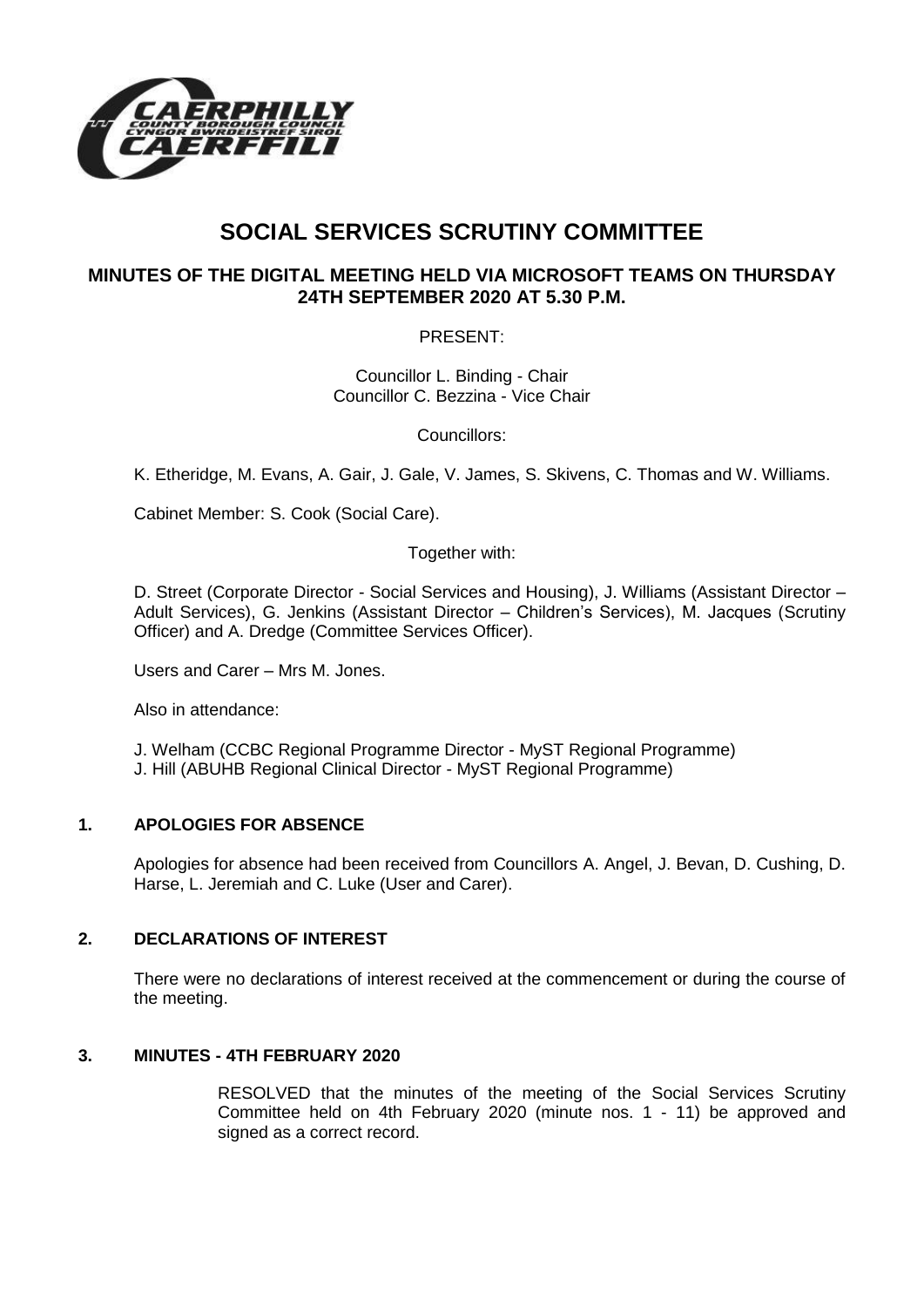#### **4. CONSIDERATION OF ANY MATTER REFERRED TO THE SCRUTINY COMMITTEE IN ACCORDANCE WITH THE CALL-IN PROCEDURE**

There had been no matters referred to the Scrutiny Committee in accordance with the call-in procedure.

#### **5. SOCIAL SERVICES SCRUTINY COMMITTEE FORWARD WORK PROGRAMME**

The Scrutiny Officer introduced the report that informed the Committee of its Forward Work Programme planned for the period September to December 2020. Members were asked to consider the work programme and to make any amendments or request additional agenda items to be included for future meetings.

Following consideration and discussion, it was moved and seconded that subject to the following amendments, the recommendation in the report be approved. By a show of hands this was unanimously agreed.

RESOLVED that:

- i. the Annual Complaints and Compliments Report be added to next meeting scheduled on the 20th October 2020, as an information item;
- ii. an overview report in respect of the impact that Covid 19 has had across the Social Services Directorate be brought to the next meeting scheduled on the 20th October 2020.
- iii. the work programme appended to the report be approved and published to the Council's website.

#### **6.` WELCOME**

The Chair welcomed new and returning Members to the Committee and thanked out-going Members for their contributions whilst sitting on the Social Services Scrutiny Committee and extended particular thanks to the out-going Vice-Chair Councillor J. Bevan. He welcomed the newly appointed Cabinet Member for Social Care, Councillor S. Cook to his first Social Services Scrutiny Committee. Councillor Binding referred to those individuals who had lost their lives across the County Borough during the Coronavirus Pandemic and extended his appreciation to the staff who've worked tirelessly during this time. Members clapped as a mark of respect in support of the staff and the work undertaken across the Council during this period.

#### **REPORTS OF OFFICERS**

Consideration was given to the following reports.

## **7. MY SUPPORT TEAM (MyST) - PRESENTATION**

J. Welham and J. Hill delivered the presentation which provided Members with an update on the MyST service since they last attended the Social Services Scrutiny Committee two years ago. This is a community-based Specialist Child and Adolescent Mental Health Service to children looked after who are otherwise cared for in residential children's homes, secure units, or mental health inpatient units. The role of the Team is to repatriate these young people to local (biological or foster) family-based care by working with the young person's themselves and their entire adult network.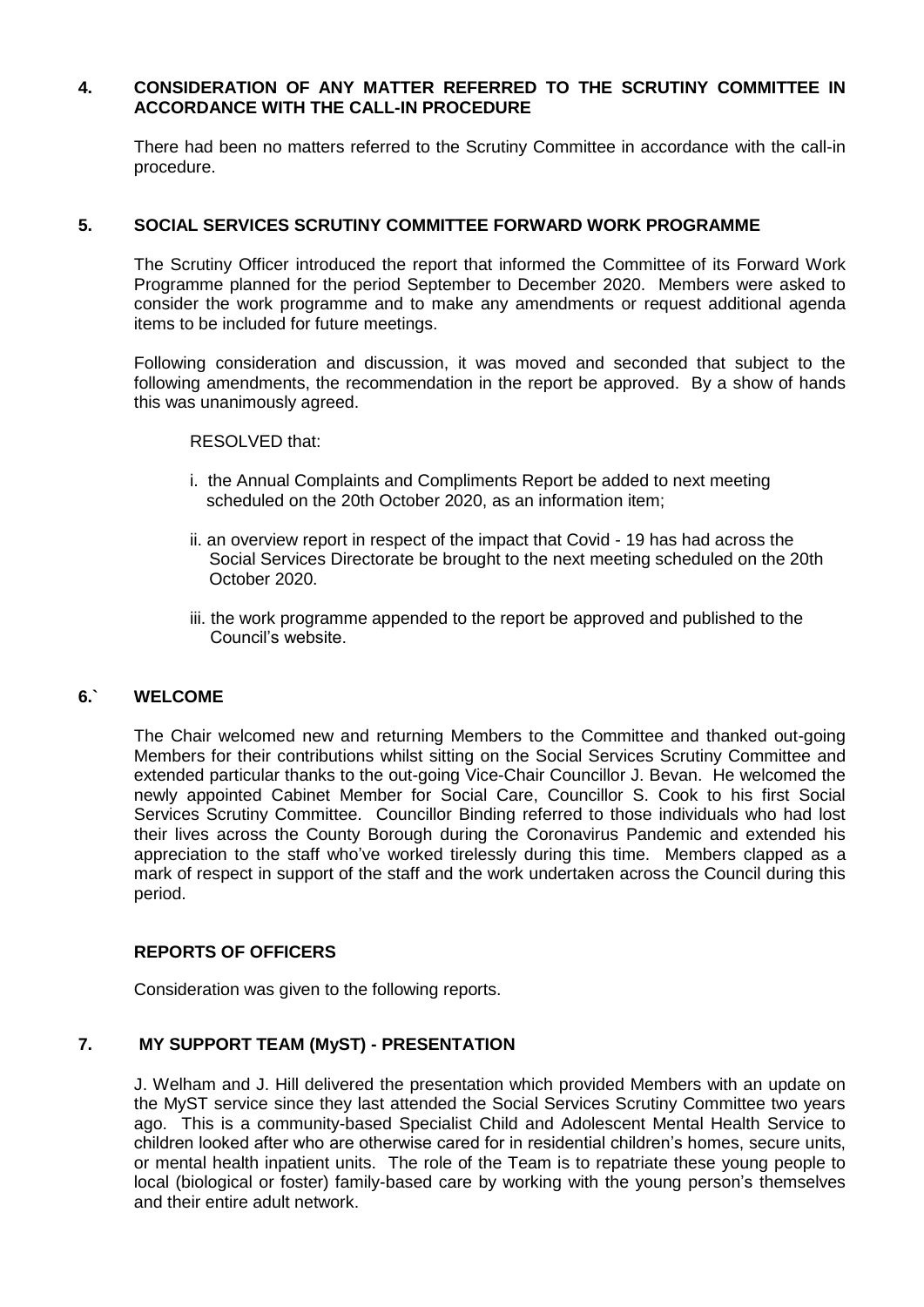Caerphilly MyST is part of a regional partnership programme and Caerphilly have taken a key lead role in this development, and host two of the regional leadership's posts (ABUHB host the other leadership post). The team have moved from being hosted in the third sector to being employed by Caerphilly County Borough Council and Aneurin Bevan University Health Board. ICF capital funding has been secured to refurbish a new community base in Bargoed. The Team has also gained additional resources of Clinical Psychology and Lead Therapeutic Practitioner time to invest in and influence the therapeutic care approach experienced by young people in Caerphilly residential care. An example of the impact the service has had upon one child and their family was provided to the Scrutiny Committee. Professionals have witnessed the benefits of family-based care for children with even the most complex mental health needs. It was explained that young people's presentations typically worsen when moved to residential care (especially in out of area placements which involve removing children from their relationships and communities).

Members were advised that partnership working across agencies has been strengthened through delivering MyST together and there are cost savings associated with the services. This also provides a psychological resource for social workers and teachers, foster carer consultation as well as training for foster carers and the workforce (e.g. newly qualified social workers).

In terms of going forward emphasis was placed on the need to sustain the teams to continue to work with high risk, very emotionally demanding work which is an ongoing task that requires lots of attention. It is intended that MyST will be extended to more children across Gwent by influencing the provision of mental health care to vulnerable children and families. Having a greater influence upon the approach experienced by children who need a period in Caerphilly residential care homes. Further developing the evidence base, with statistical data, and most importantly, what children and families themselves can tell the service about what they need from the Team.

The Cabinet Member thanked colleagues for delivering the presentation and highlighted the benefits the service provides to the child but also the family by improving better communication with one another. He added that the new MyST base in Bargoed supports the regeneration of the town especially when towns are struggling at this time.

In responding to a number of Members questions, the Committee were informed that referrals for the service would be received via Caerphilly's Complex Needs Panel. The children would usually be known to the multiple services involved and the steering group would decide on a way forward for the child. The Assistant Director for Children's Services is an advocate for the service and Caerphilly has taken the lead and provided appropriate resource and strategic support. By working in partnership at all levels is one reason how the service has worked so well.

In terms of children accessing the service, consideration by the Team would be given to children interacting with others and what they would get out of the relationships. MyST tackles children's problems and puts children back in touch with naturally protective factors. They try to encourage group activities for example taking the children on trips and learning new skills. Members spoke in admiration for the dedication and support shown by both Officers in delivering this service. The Officers confirmed that in relation to their working environment, that they have worked together for approximately 15 years and have a great working relationship. Their support is also provided by the Assistant Director of Children's Services and the Heads of Psychology within ABUHB and regular joint meetings are held. There are lots of layers of support with the whole ethos of working together across the board. Members also discussed the varying placement costs depending on the circumstances of individual cases.

The Chair in summing up, expressed his gratitude for the dedication and enthusiasm evidenced by the Officers. He referred to the good cost benefit analysis and highlighted that the financial input is not the driver in this service. The needs of the child and continuity of the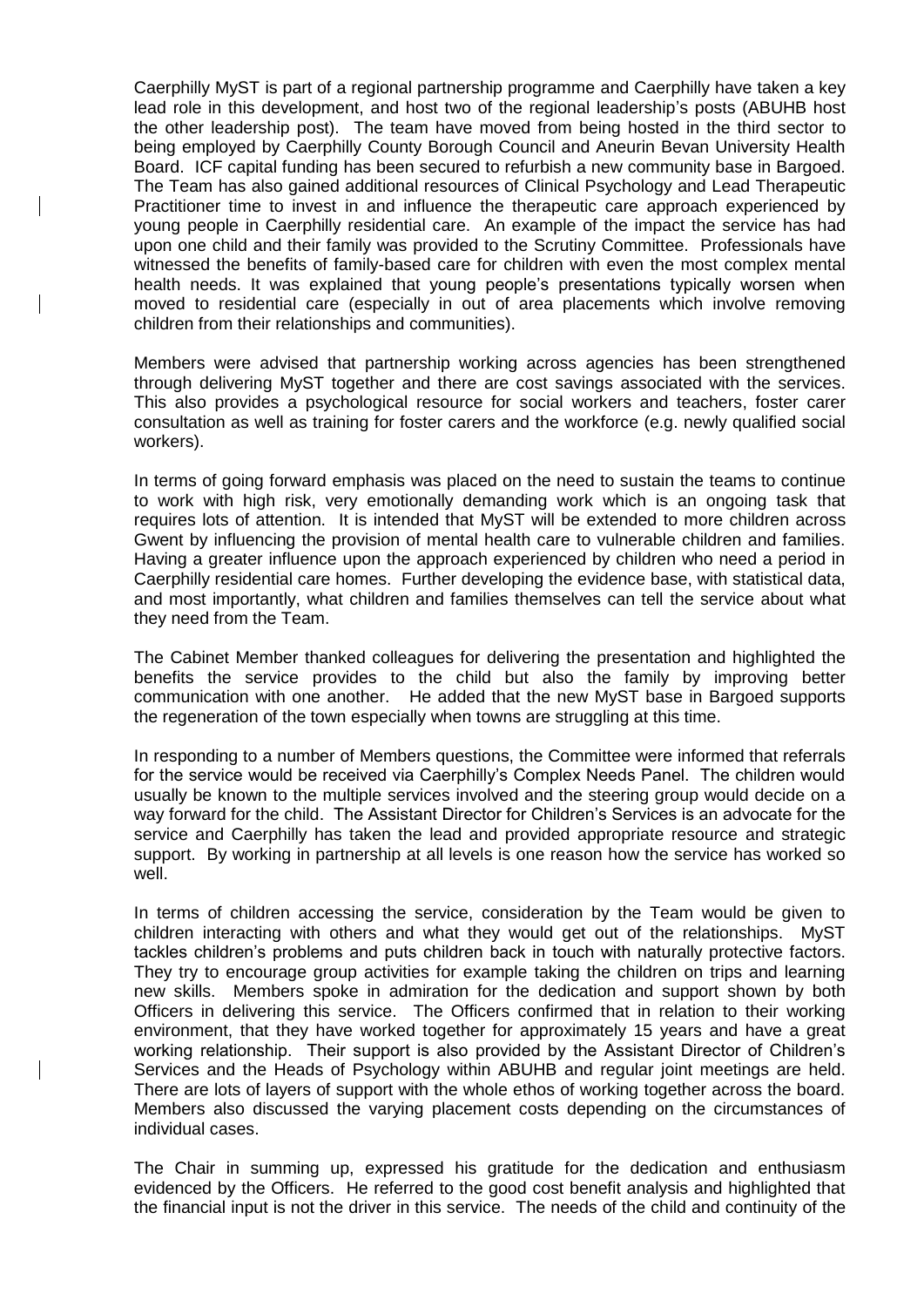support mechanism are paramount. The Chair once again thanked the Officers for delivering the presentation and the Scrutiny Committee noted the contents.

#### **8. ESTABLISHMENT OF AN ADDITIONAL RESIDENTIAL CHILDREN'S HOME WITHIN THE COUNTY BOROUGH**

The report provided the Scrutiny Committee with the proposals to utilise Welsh Government Integrated Care Fund Capital monies to establish an additional residential children's home within the County Borough in line with the strategic plan to increase in-house provision.

Members were reminded of the current development of Ty Isaf, a four bedded children's home utilising ICF capital grant funding. This is on schedule to be operational from around Christmas, a Registered Manager has been appointed and the staff team is in the process of being recruited. Four children currently placed out of county have already been identified to transfer to the home when it becomes operational.

Children's Services applied for additional ICF Capital in 2019/20 to establish a third residential children's home. This bid was successful and Caerphilly County Borough Council was awarded £750k. Unfortunately, appropriate properties were unable to be identified and the monies were unable to be spent so Children's Services requested that the capital allocation be carried forward into 2020/21 which was agreed by Welsh Government.

The Officer set out the overall strategic plan for children's residential care in Caerphilly and updated Members on the developments to date. In summary, the final residential provision planned for children in Caerphilly is three 4 four bedded children's homes and one single bedded home thereby offering up to 13 in-house placements. It was explained that given the nature of the service provided and the potential opposition within communities to any such proposed development, potential properties need to be detached within its own grounds and preferably with some level of isolation. To accommodate four children and meet registration requirements the property has to be large enough to offer a minimum of four bedrooms and two bathrooms in addition to spacious living accommodation and outside space.

Whilst there is no doubt that Covid-19 impacted on the housing market, it continued to prove difficult to identify suitable properties within the Borough within the budget allocated. Committee will be aware that due to a positive financial outturn for Social Services, Service Specific Reserves have been able to be allocated to numerous developmental projects across the Directorate. One of the Children's Services requests was to add capital funding to the ICF grant in order to support expanding the search for suitable properties. As a result, Children's Services has been allocated an additional £250k from Reserves to bring the overall budget up to £1 million.

It was noted that searches are ongoing using Right Move and independent estate agencies together with building personal links with local agents in an attempt to identify potential properties in advance. All possibilities are being explored but most are ruled out because of proximity to neighbours. Despite the increased investment available, to date an appropriate property has yet to be identified and secured.

In responding to a number of Members questions, the Officer confirmed that there are currently 18 out of County placements, 10 of which are within a 10 mile radius of the borough. The benefit to this is that they able to maintain school attendance and contact with family members. The aim of the Authority is to absorb the demand in Caerphilly in moving forward. The new house must be purchased in the borough, for Caerphilly children to remain in Caerphilly. Members were advised that there is a good working relationship across all 22 Authorities in Wales in terms of placements and partnership working. He referred to the 4 C's, namely, Children's Commissioning Consortium Cymru. They work on a framework of residential care and foster carers in the independent sector. There are opportunities of sharing and working together but quite often Caerphilly works with the Gwent Local